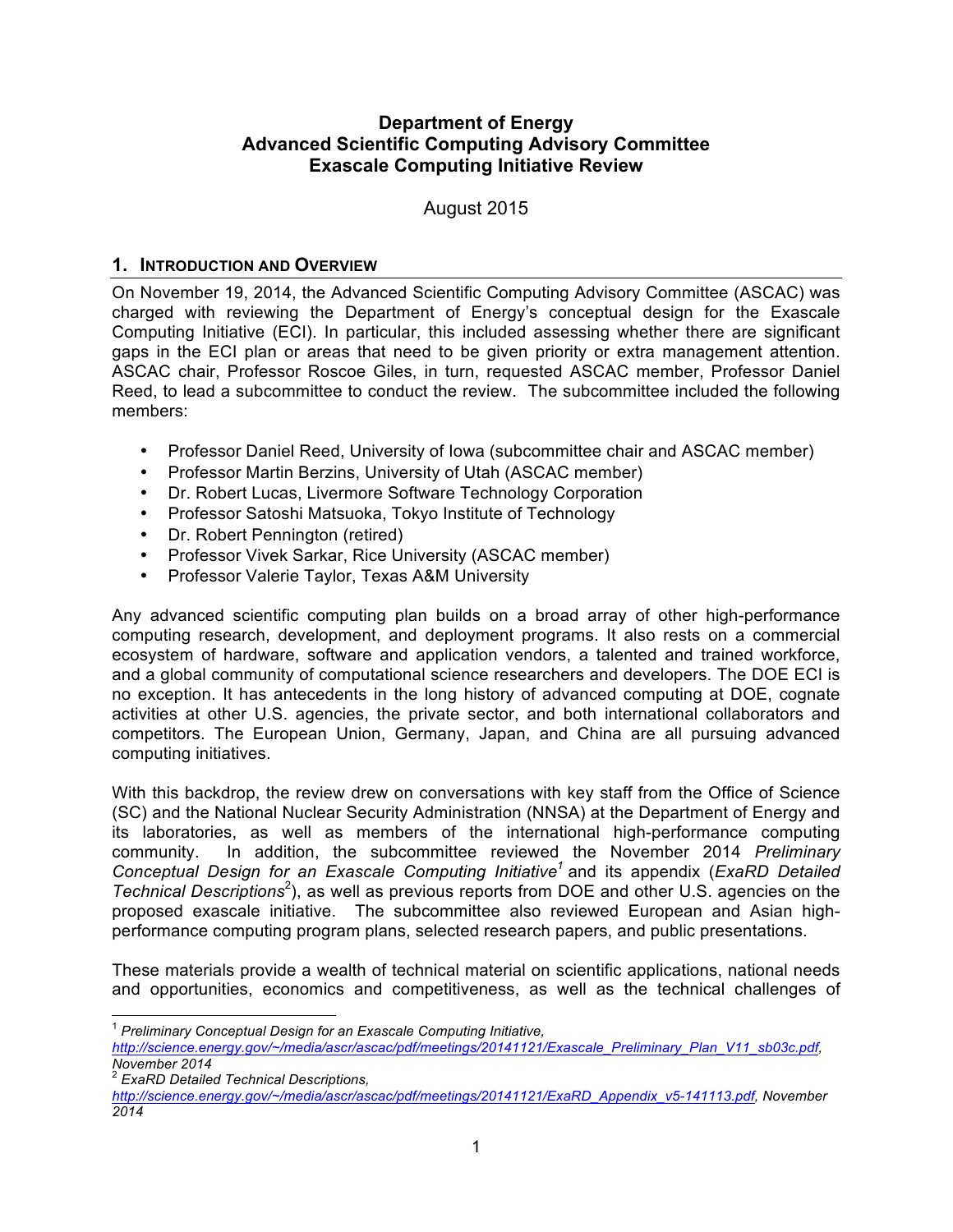scaling, resilience, and efficiency in algorithms, applications, system software and runtime systems, computer architecture and hardware. Given the breadth and depth of previous reviews of the technical challenges inherent in exascale system design and deployment, the technical issues only as they informed organizational or management priorities and structures. subcommittee focused its assessment on organizational and management issues, considering

technical issues only as they informed organizational or management priorities and structures.<br>This report presents the observations and recommendations of the subcommittee. Ranked in order of importance, from highest to lowest, they are:

- 1. Develop a detailed management and execution plan that defines clear responsibilities and decision-making authority to manage resources, risks, and dependencies appropriately across vendors, DOE laboratories, and other participants.
- 2. Unlike other elements of the hardware/software ecosystem, application performance and stability are mission critical, necessitating continued focus on hardware/software codesign to meet application needs.
- 3. As part of the execution plan, clearly distinguish essential system attributes (e.g., sustained performance levels) from aspirational ones (e.g., specific energy consumption goals) and focus effort accordingly.
- 4. Mitigate software risks by developing evolutionary alternatives to complement more innovative, but untested alternatives.
- 5. Remain cognizant of the need for the ECI to support both data intensive and computation intensive workloads.
- 6. Given the scope, complexity, and potential impact of the ECI, conduct periodic external reviews by a carefully constituted advisory board.
- 7. Where appropriate, work with other federal research agencies and international partners on workforce development and long-term research needs, while not creating dependences that could delay or imperil the execution plan.

 *Finding: Like any ambitious undertaking, DOE's proposed ECI involves some risks, as it seeks to develop and deploy advanced computing technologies and systems of unprecedented scale. Despite the risks, the benefits of the initiative to scientific discovery, national security and U.S. economic competitiveness are clear and compelling. The subcommittee strongly endorses the DOE plan for exascale computing development and deployment.* 

 The subcommittee believes the ECI is a well-crafted plan designed to meet DOE mission needs while also advancing broader national security and competitiveness goals, and the DOE has a successful record of managing complex projects of this type. Thus, the subcommittee's recommendations should be viewed as suggestions for enhancements to the plan, rather than criticisms.

# **2. RECOMMENDATIONS**

# **2.1. MANAGEMENT AND EXECUTION PLAN**

 This ambitious program brings together the Department of Energy's Office of Science (SC), its National Nuclear Security Administration (NNSA), nine national laboratories, and vendor partners over an eight-year period. Furthermore, the ECI will unfold concurrently with, and interact with, many other DOE computational science programs. Therefore, resource management, execution planning, and risk management are essential for success.

 *Recommendation: Develop a detailed management and execution plan that defines clear responsibilities and decision-making authority to manage resources, risks, and dependencies*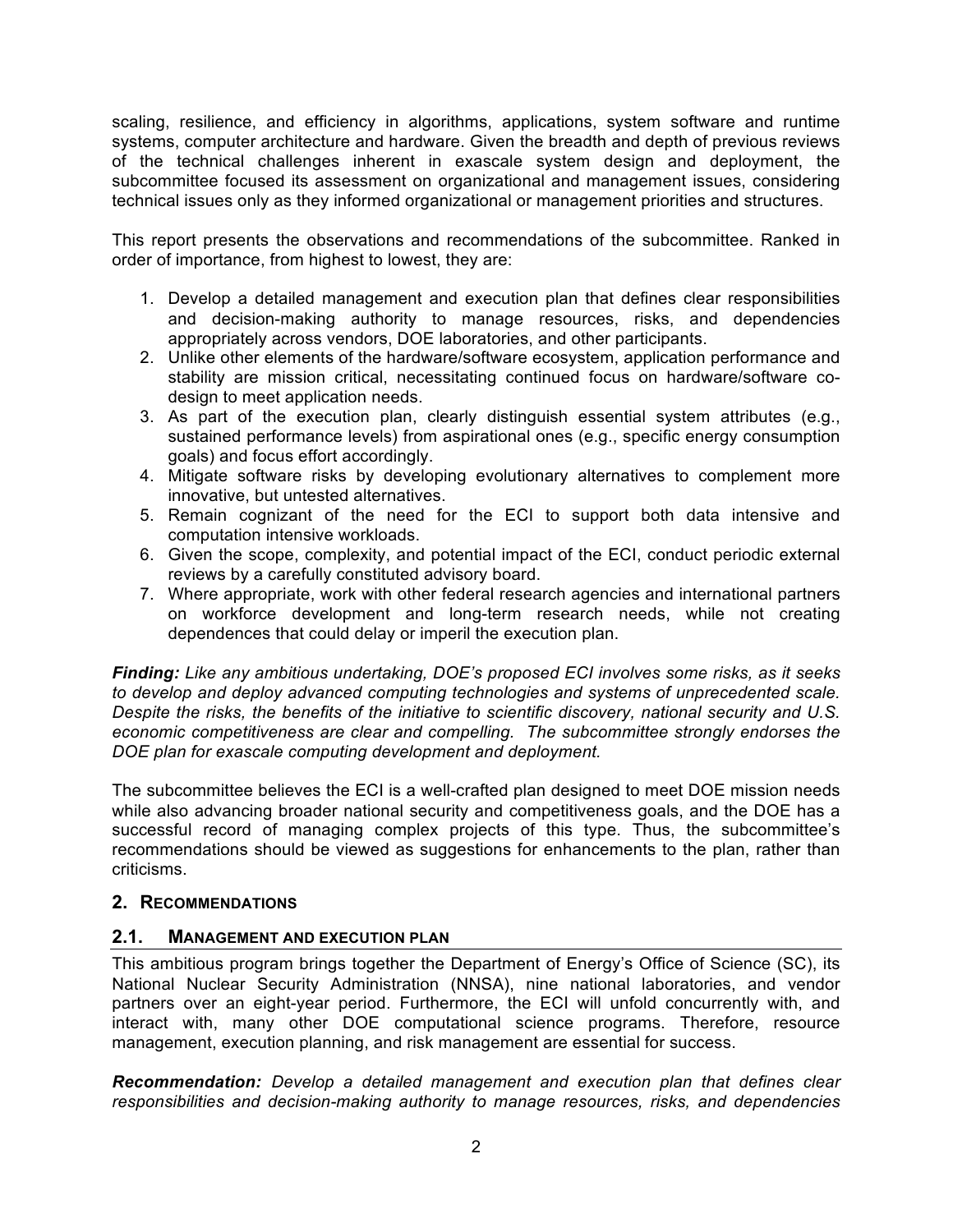appropriately across vendors, DOE laboratories, and other participants. The present joint leadership structure spanning SC and NNSA has been effective in articulating a coherent vision for the future. For this high-level vision to be translated into a realizable and detailed execution  *plan, the subcommittee recommends that DOE establish a leadership structure that operates*  below and in concert with the present, high-level leadership at DOE headquarters. This  *leadership structure's sole focus should be the exascale program.* 

 Structurally, this leadership structure could take several forms, ranging from a small management group to an overall leader – one person for whom this is their primary, full-time responsibility. Regardless, there must be a clear chain of command and well-articulated mechanisms for identifying and resolving issues.

 The initial focus of this leadership activity should be the creation of a detailed execution plan for project activities and deliverables, with adaptation based on evolving technologies and risks. It should include resource scoping and responsibilities, including availability of additional personnel to meet program needs. *Because the program includes both research as well as deliverable hardware and software, DOE should develop a formal risk and assessment plan in concert with detailed execution planning,* 

 The broad sweep and long timescale of the ECI will undoubtedly require additional project management staff to ensure activities remain on track. In addition, the project must also ensure that the pool of researchers and developers is adequate and that the distributed team has the skills and experience to address the entire scope of exascale hardware, software, and application challenges.

 During the lifetime of the project, new computing technologies will undoubtedly emerge. Indeed, developing some of those technologies is one of the ECI's objectives. *However, the primary rationale for the ECI is the new scientific discoveries and technical capabilities it will enable.*  DOE must quantify what that means, ensuring there are credible application and discovery measures for the success of the ECI. Simply stating that the throughput of a benchmark, or even an application ensemble, is one hundred times that of a current system (e.g., ORNL's Titan) is not adequate.

 The ECI will necessarily require management adaptation and risk assessment as technologies mature and project milestones are reached or adjusted based on new insights. These adaptations will be particularly important in addressing issues such suggested limits on power (20 MW) and total memory capacity (128 PB). Aspirational visions are motivating, but they should not be non-negotiable requirements, particularly when technology is shifting rapidly. Rather, there must be a well-defined process to monitor technology developments, potential risks and benefits; careful co-ordination across stakeholders; and rigorous assessment of project priorities and directions --- all of which must be viewed through the lens of the ECI's primary goal of enabling new scientific discoveries and technical capabilities.

 *Recommendation: Given the scope, complexity, and potential impact of the ECI, conduct periodic external reviews by a carefully constituted advisory board. Such a board may also be useful in resolving complex resource issues and in assessing research and development risks when technology is changing quickly. It can also help define success metrics.*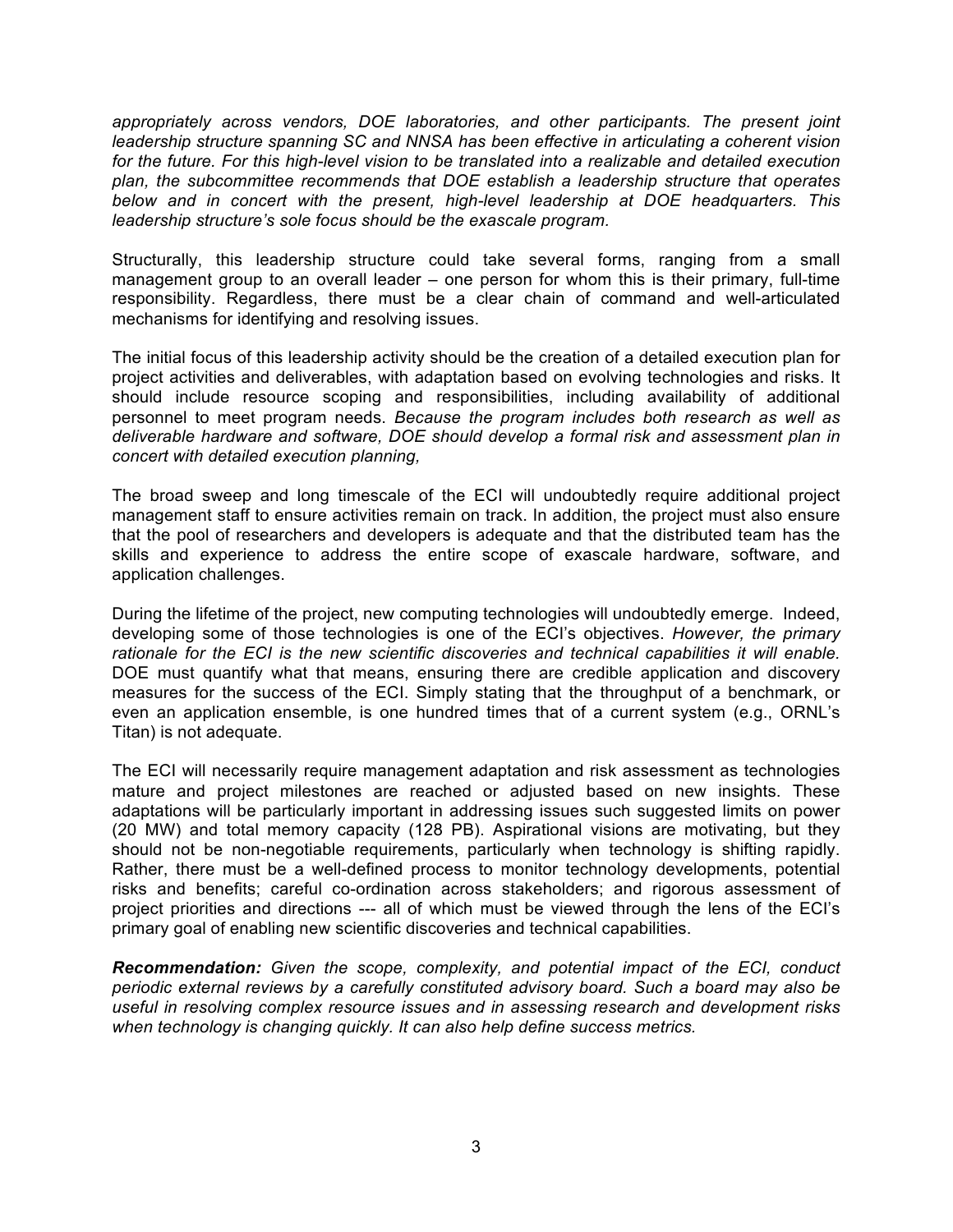# **2.2. PARTNERSHIPS, COLLABORATION AND WORKFORCE DEVELOPMENT**

 There are broad and extensive opportunities for cooperation among the federal agencies that depend on advanced computing. For example, DOE's *Preliminary Conceptual Design (PCD)*  document highlights three major computational application areas that are essential to the DOE mission needs: (a) computational materials science, (b) next generation climate models and (c) nuclear stockpile stewardship. The PCD document also identified four primary technical challenges that must be addressed for exascale systems to meet the needs of DOE's mission: parallelism, resilience, energy, and memory/storage.

 The February 2015 DOE ASCAC report investigated these and other technical issues in more depth, identifying a "top 10" list of research challenges<sup>3</sup>. The ASCAC report also identified the academia and vendors, to address these fundamental requirements, as derived from science and mission needs. need for long-term partnerships among the stakeholders, including government agencies,

 History has shown that the required advances in hardware, architecture, algorithms, software and tools will not arise holistically and solely from a single agency, a vendor or a program, regardless of focus and mission. Instead, they accrue from extensive collaboration and community buy-in across government laboratories, industry, and academia. The DOE ECI can significantly influence the broader advanced computing research and development directions that will contribute to the effective co-design of the exascale system. It can also benefit from collaborations that advance those developments.

### **Interagency Collaboration and Workforce Development**

 Purely open-ended research programs are not compatible with DOE's mission need for a targeted, outcome-driven execution plan that contains clear deliverables and integration. The  current, *Preliminary Conceptual Design* document notes only that the exascale computing initiative "may be expanded to include R&D efforts in other federal agencies." The subcommittee encourages such collaborations.

 The Department of Defense (DOD) has a mission-driven interest in exascale computing similar to DOE's. In areas such as chemistry, materials science, and engineering, there is a great deal of overlap. DOE should endeavor to build a strong collaboration with relevant DOD organizations.

 Another example of possible research collaboration is the development of new mathematical algorithms that minimize data movement and maximize resilience, as recommended by the previous ASCAC report. Many of the exascale programming challenges relate to the complexity of distributed data structures and code tuning for specific algorithm and architecture combinations. The management and analysis of very large, multi-dimensional data sets is another such example. These computing research problems overlap with fundamental research supported by the National Science Foundation in the areas of advanced computing and data systems.

systems.<br>There are previous and extant examples of interagency collaborations that can serve as models for a joint understanding of scientific requirements and approaches. These include projects in

<sup>&</sup>lt;u>.</u> Challenges, Top Ten Exascale Research Challenges, DOE ASCAC Subcommittee Report, [http://science.energy.gov/~/media/ascr/ascac/pdf/meetings/20140210/Top10reportFEB14.pdf,](http://science.energy.gov/~/media/ascr/ascac/pdf/meetings/20140210/Top10reportFEB14.pdf) February 2014 3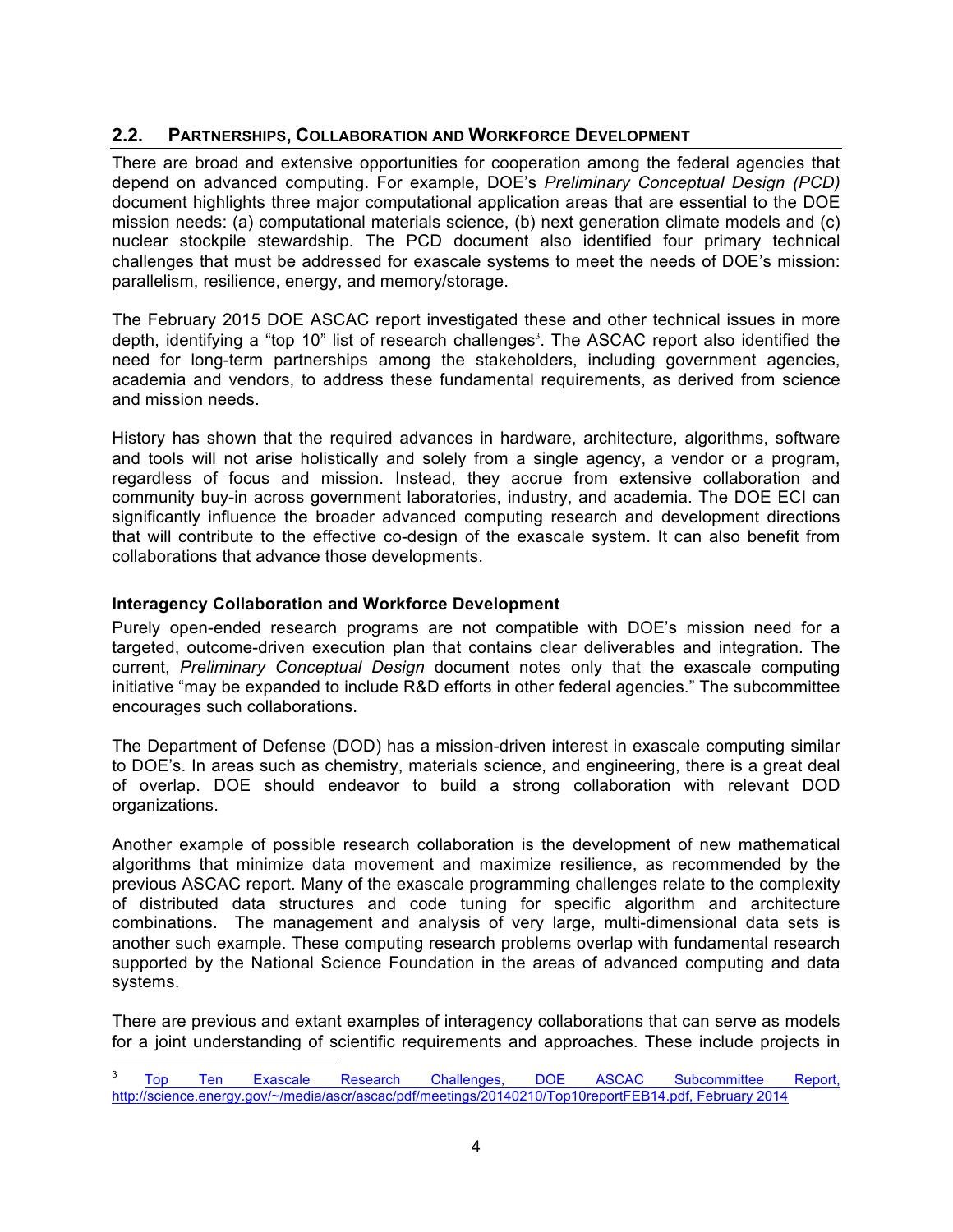astronomy (e.g., the Dark Energy Survey and the Large Synoptic Survey Telescope) as well longstanding joint efforts in high-energy physics. Successful, cooperative projects are driven by mission needs and outcomes, and the ultimate success of the DOE exascale effort will depend on creation of an ecosystem that enables those outcomes.

 Finally, the training, workforce development and educational issues for advanced computing hardware and software requirements specific to the ECI. Ideally, such a training and development program would focus on developing the scientific and technical expertise at the very large parallel scales needed for successful exascale platform development and deployment. This will require specific additional recruitments and the ability to compete successfully in the commercial workforce marketplace, an increasing challenge given the importance of information technology. extend beyond the scope of existing DOE computing activities and DOE's need address the

Given the wide range of technical challenges, the subcommittee encourages DOE to develop  *plans for interagency research collaborations and mechanisms to incorporate salient research results, while not creating dependencies that could delay or imperil its execution plan. More broadly, interagency research collaborations would expand and accelerate development of a highly trained and flexible workforce that is aware of, contributing to and utilizing exascale systems.* This will be essential to the on-going and long-term success of the DOE computing based research programs. Early career programs, including highly promising graduate students and faculty, could be one area for a strong initiative in workforce development with multi-agency cooperation.

### **International Collaborations and Community Building**

 Although Europe's plans for post-petascale computing are yet to crystalize, Germany's yearly procurement program is likely to move in the exascale direction through its largest computers. Consistent funding levels at about 400M euros will allow the development of an internationally competitive computing infrastructure. Currently, the German program is strongly academic and industrially focused, targeting better performance from traditional architectures (i.e., Intel or x86), with less emphasis on novel and more energy efficient architectures. However, the German program could yield interesting collaborations on algorithmic and software fronts and provide an important reference point for the DOE program.

 In addition, there are exascale projects of potential relevance in the European Union's Horizon 2020 initiative, notably the DEEP-ER and Mont-Blanc 2 activities. Also, the Horizon 2020 "Flagship" \$1 billion euro/10 year Human Brain Project has announced the 2017 acquisition of a pre-exascale platform at the Juelich supercomputing center.

 supercomputer to succeed the highly successful "K-computer." Designed and built by Fujitsu, the K-computer has been operated by AICS (Advanced institute for Computational Science) as Japan's flagship supercomputer. The post-K system will also be built by Fujitsu and is expected to include advanced technologies such as 3D-stacked memory, an optical interconnect, and aggressive power saving techniques to meet its 30 MW target. In June 2014, DOE and Japan's Ministry of Education, Sports, Culture, Science and Technology (MEXT) signed an agreement to collaborate on system software for future exascale systems. Japan is currently planning a domestically designed and built pre-exascale "post-K"

 Finally, as an indicator of international competition and its global implications, China is embarked on an ambitious program to build a successor to its Tianhe-2 system. Tianhe-2 is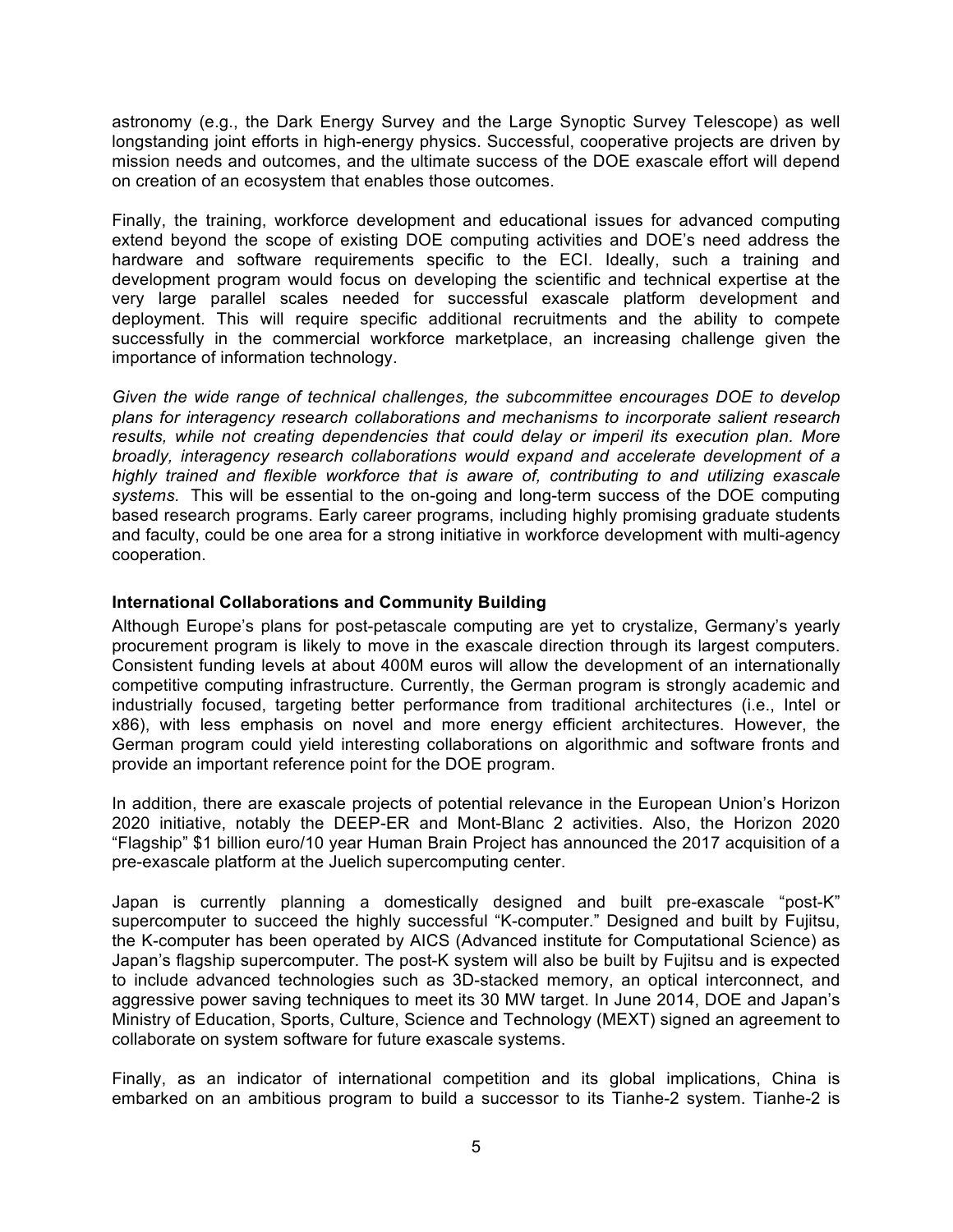currently ranked first on the Top500 list of the world's fastest computing systems, and its successor is expected to be based on chips developed within China. This has substantial implications for the global marketplace and national security.

The subcommittee believes there are additional opportunities for bilateral and multilateral  *international collaborations to ensure development of consistent and interoperable software ecosystems and applications; such collaborations could accelerate the transition of scientific applications to new hardware and software. It encourages DOE to foster those collaborations, while not creating dependences or risks from international collaboration*.

 *Recommendation: Where appropriate, work with other federal research agencies and*  international partners on workforce development and long-term research needs, while not  *creating dependencies that could delay or imperil the execution plan.* 

### **2.3. SOFTWARE AND TOOLS**

 Exascale software development has two distinct goals. The first is creation of a functioning software ecosystem that allows applications to execute at scale as quickly as possible, with minimal change. The second is more complex and challenging -- shifting the software base to post-petascale architectures and ensuring broader uptake and use of exascale systems. In both cases, the scale of the proposed systems brings new challenges in resilience, parallelism, energy efficient algorithms and software, and memory and data management.

 As previous ASCAC studies have noted, extreme scale brings resilience and reliability challenges due to the large number of system components and continuing shrinkage of semiconductor feature sizes. In turn, the need for resilience has deep and profound implications for every software layer, from operating systems through runtime systems and communications protocols to applications. It is likely that several, if not all software layers, will need to identify hardware failures and take appropriate error correction steps, or fail gracefully when recovery is not possible.

not possible.<br>In addition, the need to rethink programming models to reflect the scale, relatively slow speeds and large energy costs of communication, and the potential fragility of the future systems requires investigation of new programming models and middleware. In the limiting case, it may require a complete reconceptualization of parallel programming. Although such new models appear to be appropriate for development of future codes, the need to migrate existing codes to new architectures requires evolutionary approaches also be investigated. These may include introduction of portability layers that allow computationally intensive code sections to be mapped onto different architectures or possibly domain-specific languages.

 Addressing the technical challenges while supporting both evolutionary and revolutionary software approaches will require collaboration among academic researchers, national laboratory development programs. DOE laboratories and their vendors have extensive experience in delivering software for new machines, and current and projected system procurements provide a basis for planning and execution. However, the challenges of exascale software development staff and industrial software teams, with appropriately funded and structured research and are deep and substantive.

 *Recommendation: Mitigate software risks by developing evolutionary alternatives to complement more innovative, but untested alternatives. This would ensure that applications have both an evolutionary and a revolutionary path to exascale execution.*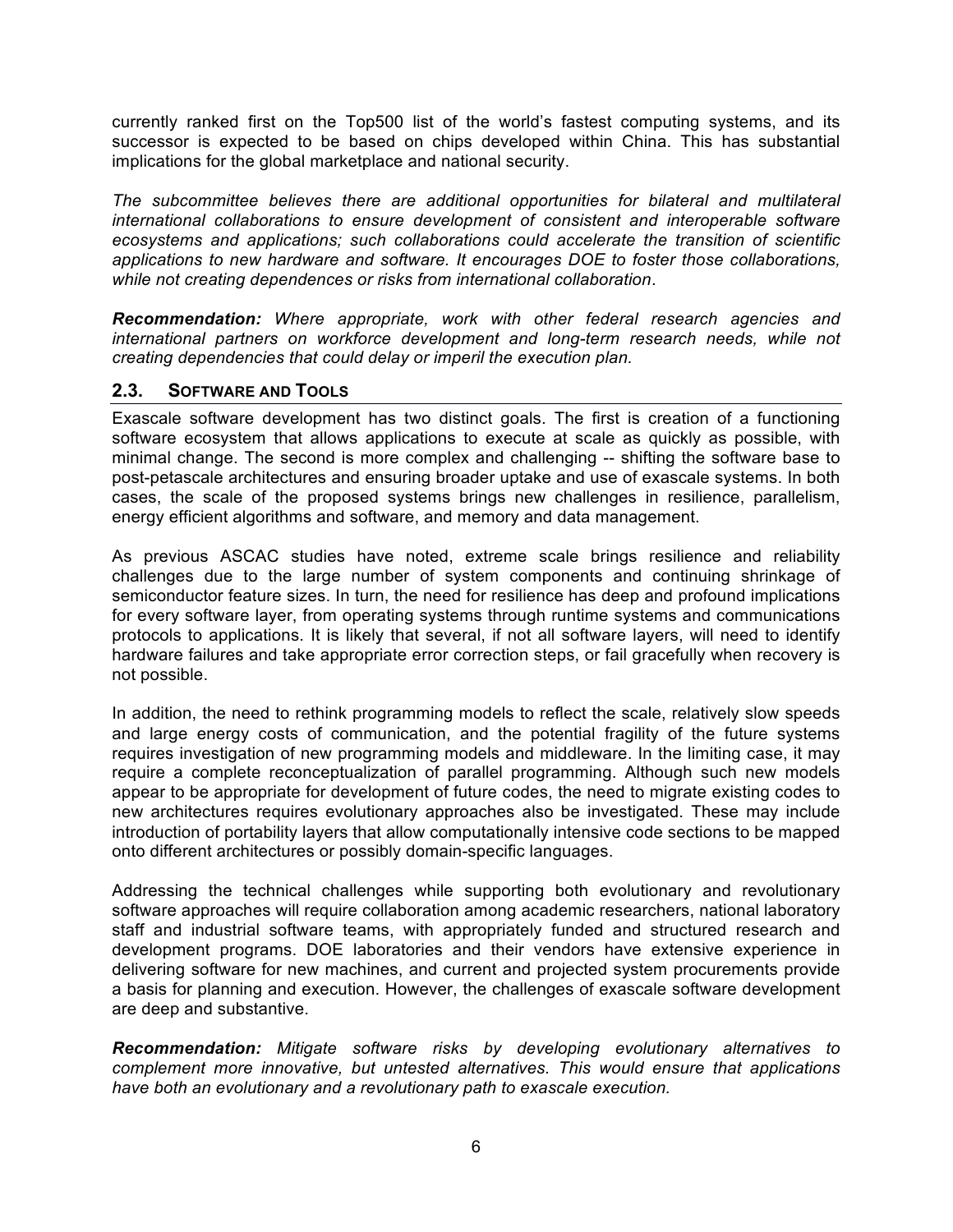### **2.4. HARDWARE AND ARCHITECTURE**

 As noted earlier, the primary goal of the ECI is meeting next generation DOE mission objectives of scientific discovery, engineering design, and national security. Because device technologies and architectures are rapidly evolving, it is very important to analyze architectural performance targets such as total power consumption with respect to application requirements, while carefully assessing the limits of technology evolutions, and adapting accordingly. This is the essence of effective co-design.

 Several disruptive opportunities such as UV lithography, multiple variants of non-volatile memory, aggressive 3-D memory stacking, and advanced photonics are on the horizon. This may allow exascale designs to exceed some current design targets by substantial margins. Conversely, the uncertainty in other areas may make certain targets infeasible within the project timeframe. Due to such unpredictability, it is important to distinguish the irreducible requirements derived from applications from aspirational project goals, and iteratively refine outcomes and approaches based on research and development outcomes, lest undesirable consequences arise.

 For example, certain target numbers such as 20 MW power consumption and 128 PB memory capacity may be difficult to attain simultaneously. The DRAM power reduction ratio over time is predicted to be rather small, as device characteristics challenge further lithography and voltage reductions. If target numbers are publicized and shape activities prematurely, there is a danger that the project will be perceived as a failure for not reaching merely aspirational objectives.

 As a precursor to the ECI, DOE has already launched research and development projects with multiple vendors as part of its "Forward" projects. In addition, there are staged deployments of multiple systems (i.e., Trinity/Cori, CORAL, and APEX) with diverse architectures that form milestones along the path to exascale operations. The architectural properties and target performance of the development projects and future intermediate systems should be continuously reviewed and possibly altered based on application and technology assessments.

 Finally, it is important to recognize that a second, important purpose of the ECI is advancing the economic and technical competitiveness of the U.S. information technology industry. Unless there are commoditizable technologies capable of meeting DOE mission objectives, the technologies developed and the machine architectures deployed risk becoming so exotic and/or expensive such that they are only applicable to a small number of large machines.

 Rather, a broad ecosystem should result from the project, with competitive downscaling and commoditization that can be adopted widely across the computing community. Such an ecosystem should ideally be capable of delivering systems with an appropriate level of performance on real applications, including those with smaller numbers of floating point operations per byte, rather than embracing impressive peak performance that is unattainable by real applications. Failure to create such a broad ecosystem will very likely disincentivize both the users and the vendors, and as a result, will fail to leverage their mainstream research and development efforts, ultimately resulting in fewer technological advances and lower overall performance.

 *At a point when many new technologies components are still maturing, the ECI must not commit prematurely. ECI systems should build on the successes of existing programs, both to reduce risk and to minimize disruptions in the execution model presented to scientific applications. Wherever possible, the ECI should leverage commercial technology and collaborate with other*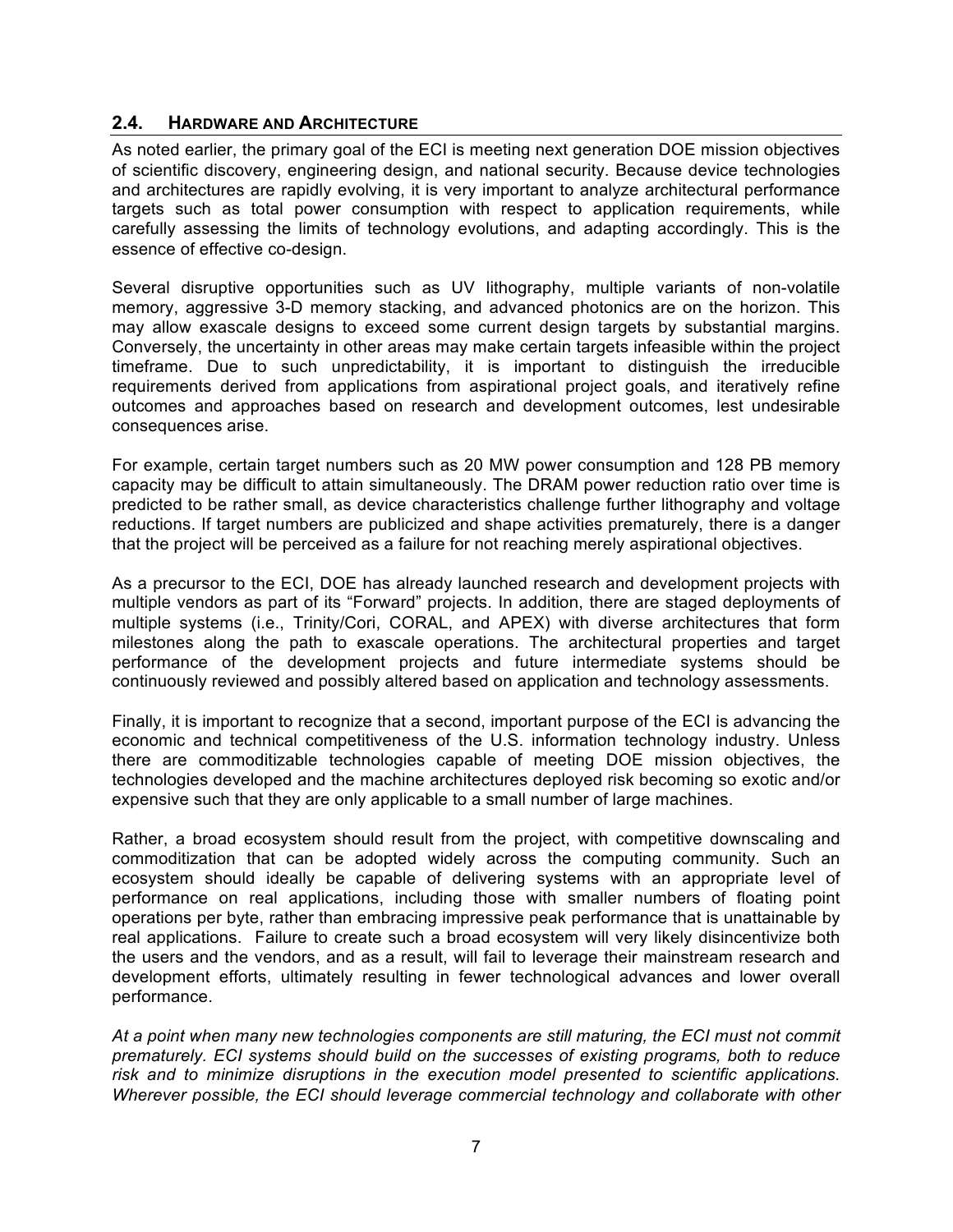U.S. and International partners to minimize the cost and risks associated with exascale *development and deployment.* 

 *Recommendation: As part of the execution plan, clearly distinguish essential system attributes (e.g., sustained performance levels) from aspirational ones (e.g., specific energy consumption goals) and focus effort accordingly.* 

### **2.5. ALGORITHMS AND APPLICATIONS**

<u>.</u>

 The goal of the ECI is not to just to produce exascale systems, but rather to also enable exascale scientific discoveries, engineering design and national security. Therefore, the associated applications must be drivers of ECI planning and execution. The subcommittee is pleased that the ECI has adopted a co-design process, as recently embraced by DOE.

 Application-driven co-design will be critical to ensuring that exascale systems are tailored to the needs of the problems most critical to DOE's mission. From its outset, the ECI should identify a set of these mission-critical applications from its target domains (computational materials science, next generation climate models, stockpile stewardship) and make them yardsticks against which exascale systems are evaluated.

 **Recommendation:** *Unlike other elements of the hardware/software ecosystem, application performance and stability are mission critical, necessitating continued focus on hardware/software co-design to meet application needs.* 

With the end of Dennard scaling, $4$  the number of arithmetic logic units and processor cores in high-performance computing systems is growing exponentially, while the power density is no longer constant. Hardware concurrency levels are expected to reach  $O(10^9)$  (i.e., billion way) at exascale. Achieving this extraordinary level of concurrency will be extremely challenging for most scientific applications, and DOE research programs must focus on algorithms, tools, and techniques to support application concurrency scaling. Not only must tools and techniques identify this concurrency, perhaps three orders-of-magnitude more than that realized today, they may also need to contribute to the solution of energy efficiency and resilience challenges expected at exascale, programming concepts for which today there may only be research prototypes.

 Examples of the changes required in algorithms abound. New algorithms that trade increases in arithmetic and logical operations for reduced data movement, such as higher-order finite elements, need to be considered. It likely will be necessary to have communication-avoiding algorithms. Stores may have to be minimized to avoid damaging persistent memories, such as NAND FLASH. Likewise, a renewed emphasis on strong scaling in algorithms will be required to meet performance goals.

 As noted previously, the architecture of high-end systems is changing at a pace not seen in the last twenty years, and the future will likely see different families of exascale systems with very different properties. As noted in the software and tools discussion, this will require new programming abstractions, as languages based on half-century old machine models are increasingly incapable of being mapped efficiently to newer systems.

 4 Dennard scaling is a MOSET scaling rule proposed in a 1974 paper by Dennard *et al.* In its simplest form, it states that as transistors shrink, their power density remains constant and power use is proportional to chip area. It broke down in 2004-2007, leading to today's multicore chips.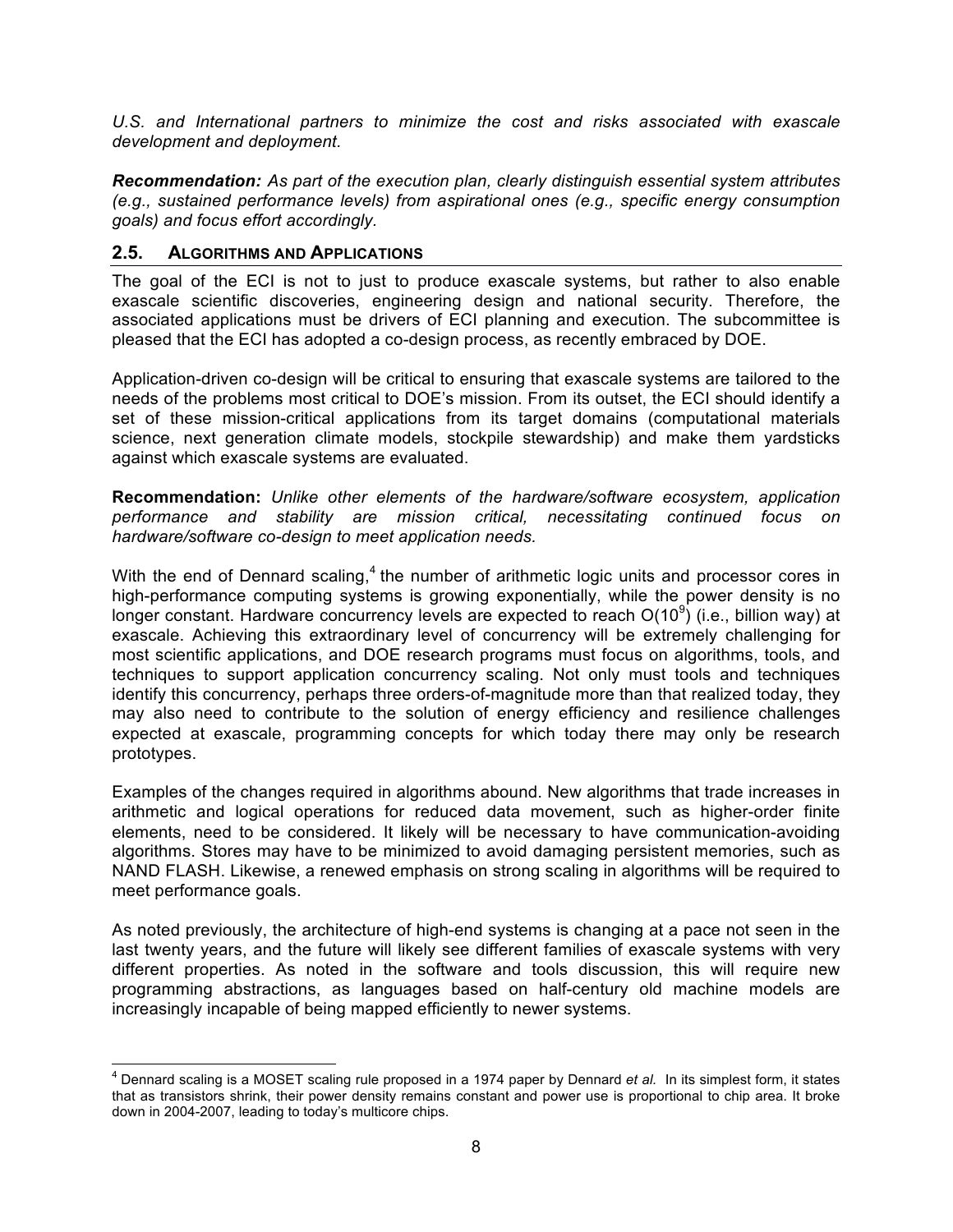The ECI must develop new programming abstractions that enable successful use of the attributes of the new systems. New concepts could include processor affinity, or affinity of tasks to specific data objects, as well as non-uniform memory access (NUMA) policies. They could also include hints for the runtime system regarding energy, resilience, and performance optimization. Domain specific languages and architecture-aware libraries might be ways to separate the specification of a scientific problem from its realization on a specific exascale platform, allowing for code and performance portability in an increasingly diverse high-end environment.

 The ECI must also provide an evolutionary path forward for existing, previously validated scientific codes. Not only would it be inefficient to recreate working code, the applications must be validated to regain the trust of the user community. New abstractions, such as task-based concurrency scheduled at runtime, need to be interoperable with the today's predominant execution model, realized as MPI+X, where X includes Pthreads, OpenMP, OpenACC and CUDA. While part of this gap may be bridged by advances in standards to include, say, task-based approaches, scientists should be able to evolve their algorithmic and coding investments.

 The ECI must also develop a new generation of tools to help scientific software developers and users understand application behavior, and learn how to debug, optimize, and use them effectively. This challenge will be exacerbated by systems that dynamically adapt to energy and faults, changing clock speeds and migrating work. It will likely be impossible to perform repeatable timing experiments, and already there can be more threads in an application than there are pixels on a display, making it hard to imagine how to convey information on application and system behavior to developers, users, and system operators.

 Further, a new generation of data analytic tools and libraries are needed to aid in the interpretation and validation of the data generated from exascale applications. Much more data will be generated, making it important to explore possible *in situ* analytics or other methods for rapid analysis and visualization. More broadly, this includes end-to-end workflows that encompass verification and validation (V&V), as well as uncertainty quantification (UQ).

 Although performance is an important metric for evaluation of methods and systems, scientific productivity is also crucial. For example, with climate modeling, one important metric of productivity is the number of years of climate change that can be generated in a day. For each of the application drivers, the application scientists will need to identify appropriate productivity metrics.

 Finally, the developers of mathematical libraries and scientific applications will need early access to prototypes of exascale systems. This is necessary to test new algorithmic concepts and verify that they perform as anticipated on exascale systems when they emerge. Analysis of the successes, and failures, achieved on these early systems will also provide feedback to the designers of the exascale systems, who will be working in their own co-design process.

 *The subcommittee recommends that the ECI focus on the scientific discoveries and technical capabilities that will be enabled by exascale systems, and use those to establish its success algorithms, and co-design of systems that can support them.* Suitable enhancements to programming abstractions and tools will also be needed to make development of these applications tractable. The developers of the exascale applications will need to be supplied with early examples of systems to demonstrate that both the applications and the systems are making adequate progress toward exascale capability. *metrics. In turn, this will require advances in scientific applications, their mathematical*